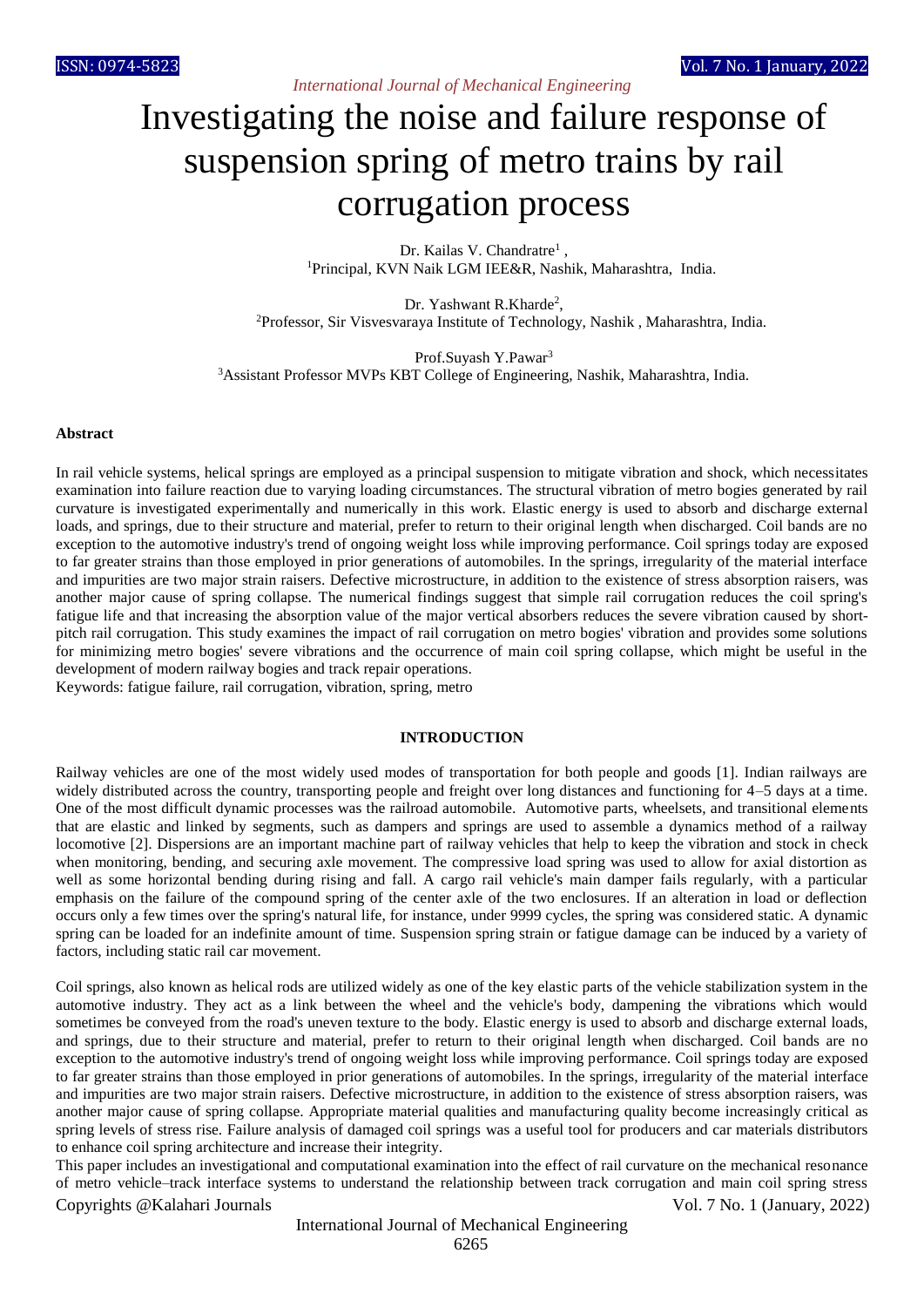breakage. The following provides a breakdown of the paper's structure. (Sec. 2). On a China subway line, the peculiarities of rail corrugations are examined. The parametric study for the metro vehicle–track contact is described in Sec. 3. The impact of rail curvature and bogie characteristics on the dynamic behavior of coil shocks was highlighted. Sect. 4 is an initial consideration of the effect of rail curvature on coil band fatigue damage.

# **MOVEMENT OF METRO BOGIES CAUSED BY TRACK CORRUGATION IN THE FIELD**

Since rail strips developed on a China subway route, fatigue breakage of main coil shafts in metro cars has been noticed often. Many dynamic and static studies were conducted to determine the relationship between the collapse of the rail corrugation and the main coil springs. To begin, researchers measured and evaluated rail corrugations on both curved and straight lines. According to the data collected, rail corrugation with prevailing wavelengths of 45–50 mm and capacitances of 0.07–0.15 mm (Fig. 1) mostly took place on curved and straight paths with radii greater than 750 m,



# **FIG. 1. SHORT-PITCH RAIL CURVATURE ON A STRAIGHT RAIL**

and many rail fastenings were broken as a result of these short-pitch train line curvatures. On strongly curved rails with radii of 400–550 m, another form of rail curvature with lengths of 75–245 mm and capacitances of 0.19–0.8 mm was mostly seen.

The velocities of a metro train's bogie frameworks and axle-boxes were tested sequentially in the field on rail areas with shortpitch rail curvature. The sensor configuration on the evaluated bogies is shown in Figure 2. The metro vehicle's dynamic axle-load with a crushing capacity was around 15 T. The train velocity in the testing was around 140 kilometers per hour. The tested vehicles' wheel tracks were re-profiled to avoid the impact of wheel deterioration. Before rail sharpening, the corrugation length was around 30–35 mm, and the thickness was around 0.08 mm.



#### **FIG. 2. VIBRATION MEASUREMENT OF THE METRO BOGIES**

The findings reveal that short-pitch track curvature has a considerable impact on metropolitan bogies blockchain. The reduction proportions of the vertical velocities of the axle-boxes are about 15%–30% after rail sharpening on the curved track portions and the reduced levels of the vertical velocities of the bogie layers were roughly 9%–40%.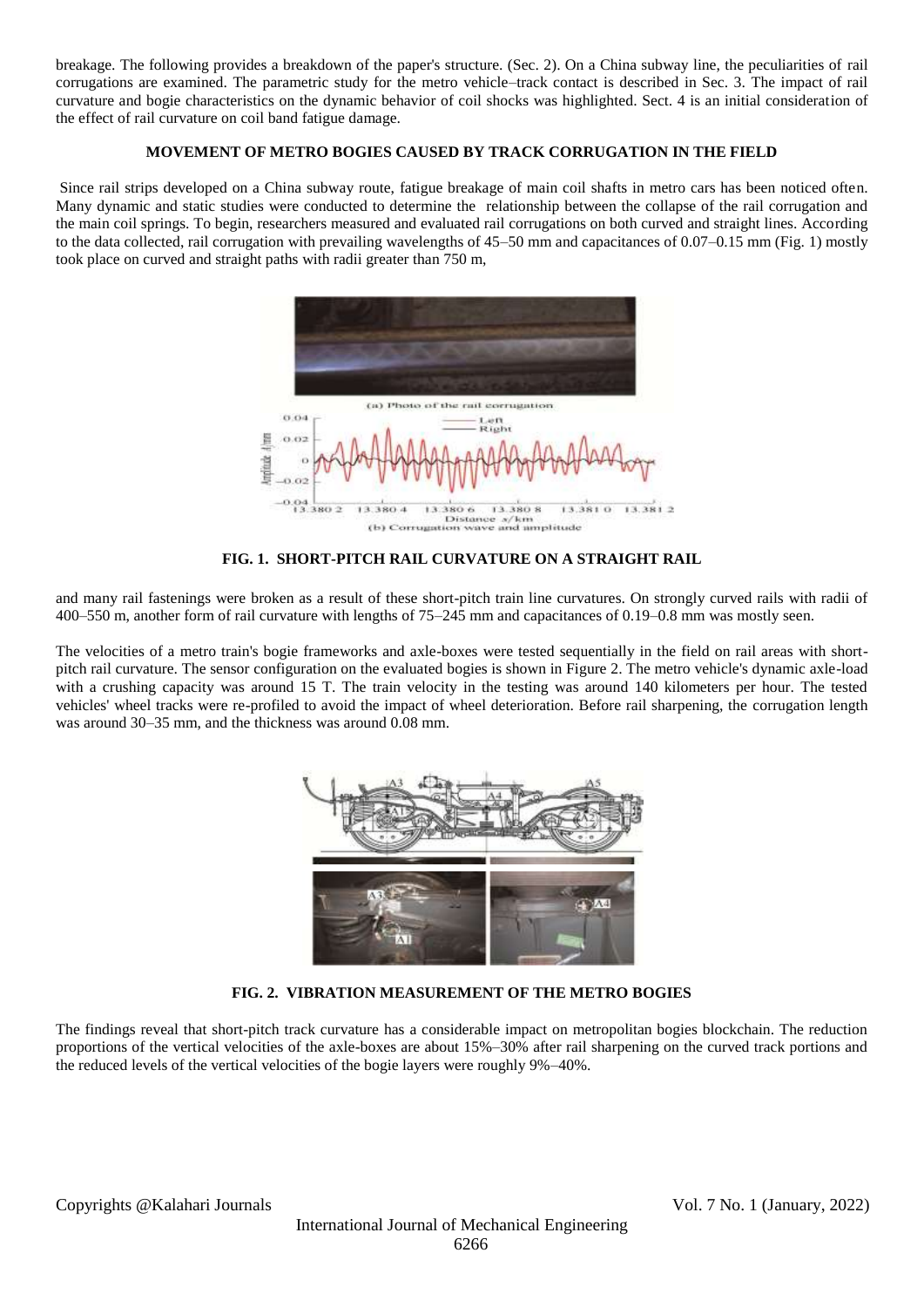

**FIG. 3. METRO BOGIES' VERTICAL VELOCITY**

The vertical velocity spectra of the power bogie's axle-boxes and bogie structures are shown in Fig. 4. The bogie structures and axle-boxes have high sound maxima in the frequency regions of 35–90 Hz, 450–565 Hz, 750 Hz, and 945– 1000 Hz. The imperfections at the rail joints are responsible for the peaks at 45–95 Hz. The passing speeds of rail curvature with lengths of 45–60 mm corresponded to the peaks of 754 Hz and 940–1000 Hz. The resonance peaks of 480–560 Hz must be attributed to the rail curvature, which has lengths of 55–75 mm.



#### **FIG. 4. BOGIE COMPONENT VERTICAL DISPLACEMENT SPECTRA**

The vibration behavior of bogie structures and axle-boxes is particularly reactive to rail curvatures, as shown by the above test findings. After rail sharpening, the vibration maxima around 945–1000 Hz and 745 Hz vanish completely. Rail sharpening also greatly reduces the peaks at 45–90 Hz and 485–556 Hz. As a result, it's simple to see how short-pitch rail strips can expedite the failure mechanism of field coils springs by causing severe shocks in bogie structures and axle-boxes in the range of frequencies of 760 Hz to 950 Hz..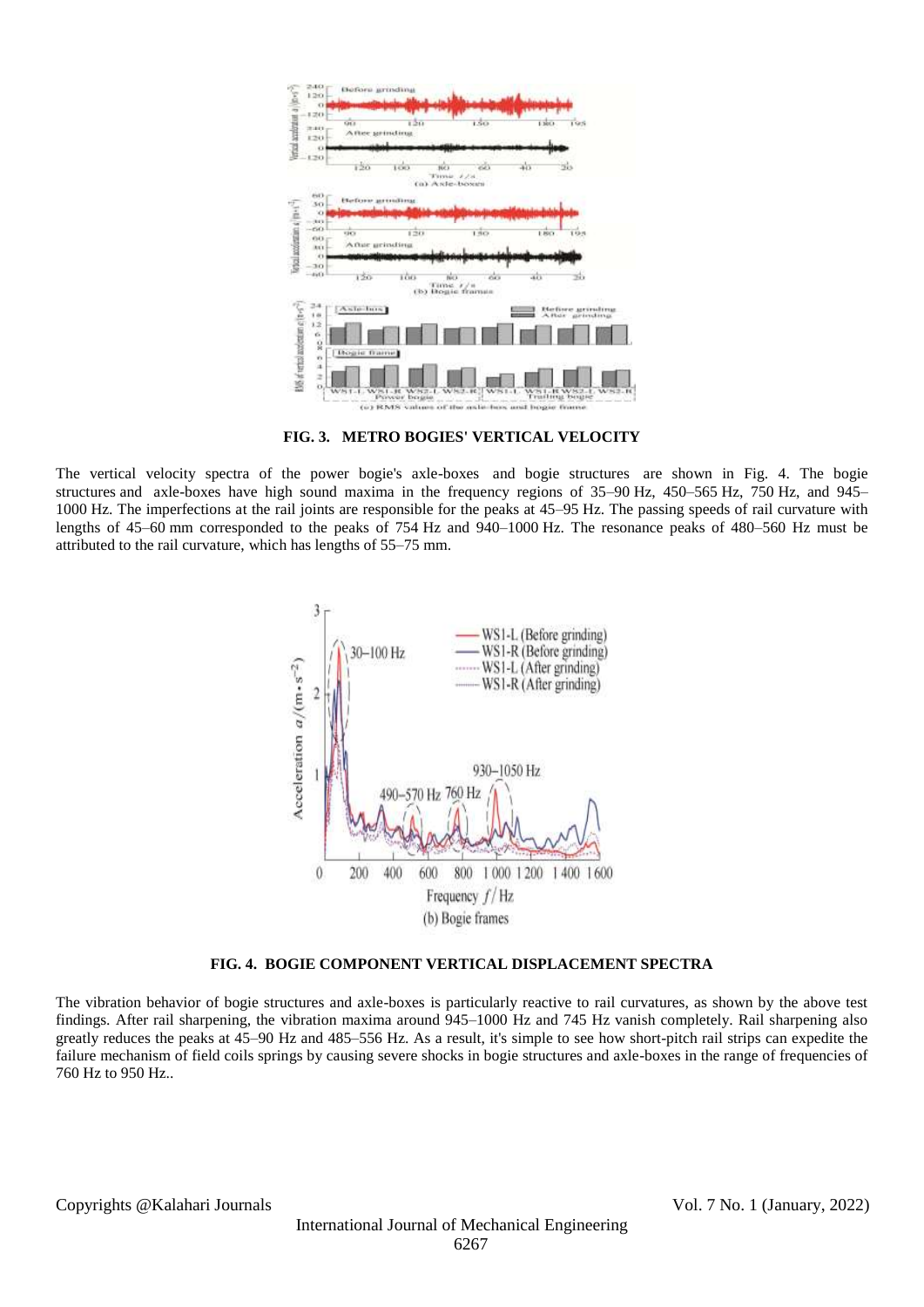#### **NUMERICAL MODELING OF METRO BOGIES SEISMIC VIBRATION GENERATED BY TRACK CORRUGATIONS**

The association between short-pitch track curvature and main coil spring breakdown cannot be completely defined based on the restricted field trials due to the limited spending and operating hours on the existing subway lines. As a result, numerical experiments were done utilising a metro vehicle-track interface framework.

# *A. Numerical model*

The performance of the rail network was a complicated linked time-varying static issue that is frequently addressed with a numerical analysis based on a static framework for the automobile



# **FIG. 5. NONLINEAR METRO VEHICLE-TRACK INTERFACE SIMULATION**

system[18–21]. A 3D static simulation of a metropolitan vehicle connected to a concrete rail was created for this investigation, as shown in Fig. 5. The metro vehicle is made up of fifteen rigid structures, including a car body, 2 bogie frameworks, 8 axle boxes, and 4 wheelsets. The axle-boxes have four DOF: vertical Z, longitudinal X, pitching slope, and lateral Y, while the other components have six: lateral Y, longitudinal X, vertical Z, [17] yawing, pitching angle, and rolling slope. As a result, the metro automobile is a 74-degree-of-freedom multi-body device. The metro vehicle's motion equations are as follows [19]:

When using numerical approaches to simulate the dynamic behavior of a linked vehicle–track network, a moving vehicle on a lengthy track framework should be represented. In this study, the authors used a model called a "tracking window" that they developed[27]. The model appears to show the action of a vehicle traveling along a rail via a window with a size of lTW. The window advances at the same rate as the car. It is supposed that the car being observed shakes in the window at all times. As demonstrated in Fig. 6, the track goes through the glass in the opposite direction as the car speeds up.



**FIG. 6. EXCITATION PARADIGM FOR VEHICLE-TRACK SYSTEMS**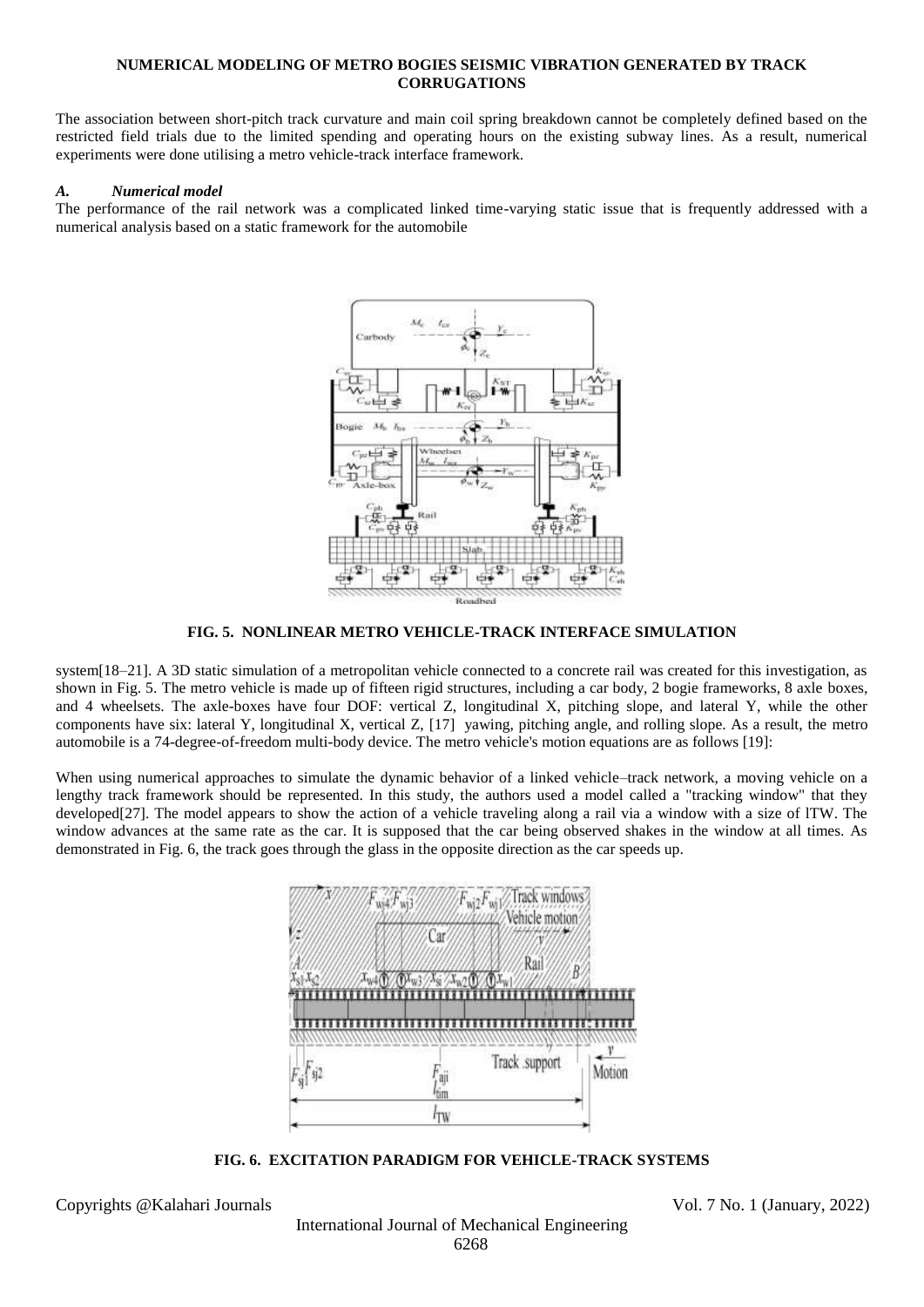

# *B. Validation of the statistical model*

The vibration effects produced using the static model were evaluated to those acquired from field experiments to evaluate the metro vehicle–track concept suggested in this study. The time records of the vertical velocities of the bogie frames and axle-boxes while the test automobile navigated an 800-meter-long curving track are shown in Fig. 8. The vehicle velocity was 115 km/h, and the examined metro line's normal rail imperfections and rail slabs were observed. The lengths between the two bogies' centers were 13 meters, while the ranges between the bogies' axles were 4 meters. The rigidity of the rail pad was around 15 MN/m. The results in Fig. 8 indicate that the observed vehicle speeds are very similar to those obtained by simulation results.



# **FIG. 7. COMPARISON OF BOGIE VELOCITY TIME RECORDS**

The variations between the calculated and measured findings are appropriate for the structural applications, according to the comparisons given in Fig. 7. The slight disparity between observed and simulated findings is attributable to unavoidable variations in the computation of vehicle elastic motion and track static performance as well as the variables employed in the calculation.

# *C. Discussions and statistical results*

The dynamic simulation presented in section 3.1 has been used to investigate the impact of rail curvature on metro bogies architectural vibration and main coil spring breakdown in this part. The rail corrugation was treated as periodic sine-wave deviations with length and intensity, making it simple to evaluate the effect of rail curvature amplitude and wavelength on vehicletrack resonance. The principal damper of the evaluated B-type metro car is shown in Figure 8. Wheelsets, vertical dampers, bogie structures, helical springs, axle-boxes, and rotor arms make up the vehicle's principal suspension. Different from other metro bogies are the rotating arms attached to the bogie frameworks, axle-boxes, vertical absorbers, and springs which can spin a large angle across the arm joint. The vibration behaviors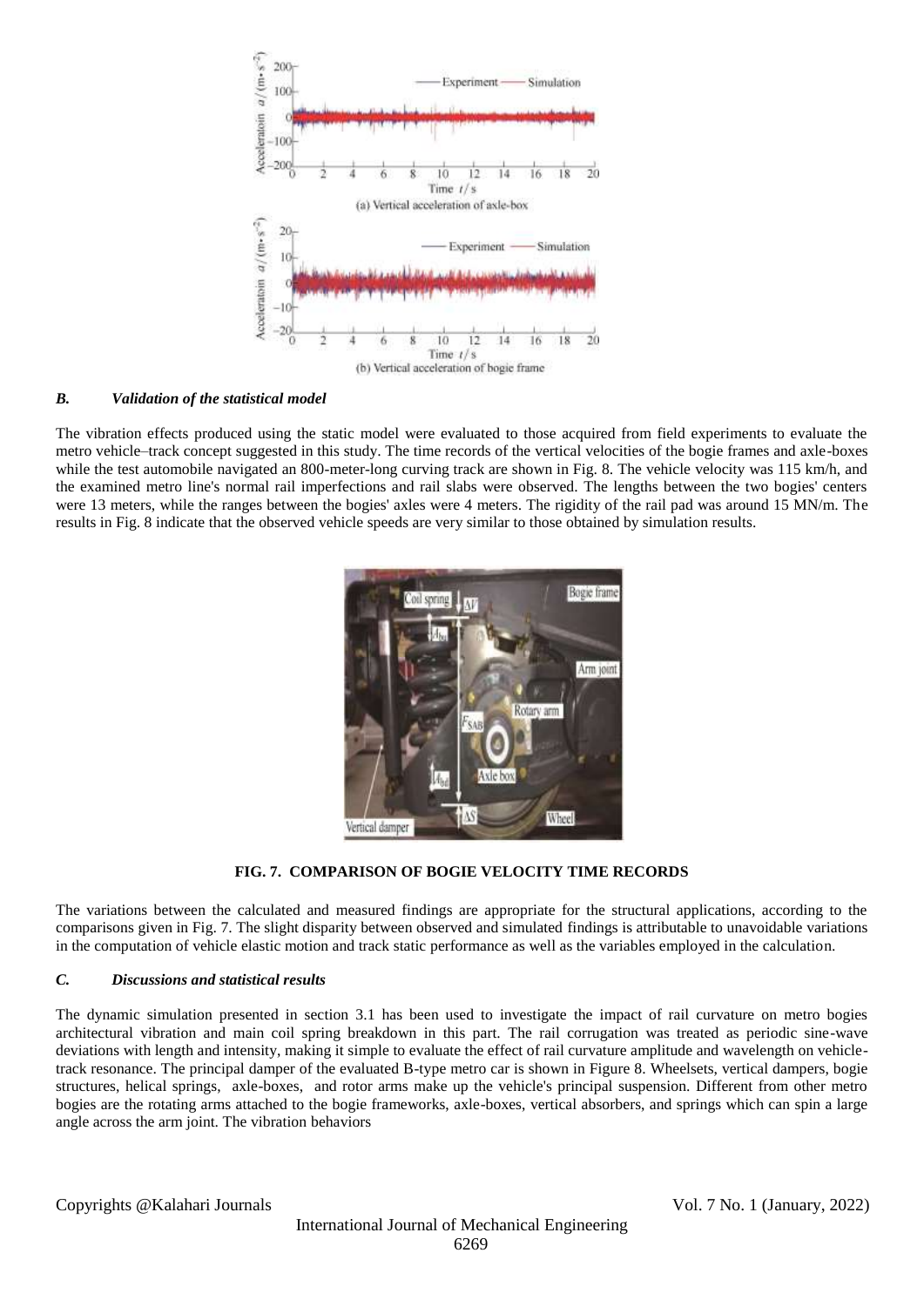#### **FIG. 8. METRO BOGIE'S MAIN SUSPENSION MECHANISM**

of the bogie frameworks and rotor arms attached to the wire springs have a significant impact on the coil springs' dynamic behavior.

Figure 9 depicts the coil spring forces' static response as the automobile travels down a parallel track part with and without shortpitch corrugation. The findings in Fig. 9(a) reveal that short-pitch rail curvature has a limited effect on the coil spring pressure, while standard track defects determine the fluctuation of the coil spring distortion. However, as shown in Fig. 9(b), the short-pitch rail curvature has a considerable impact on the coil spring distortion oscillation frequency. A significant rise in the coil spring expanding and squeezing motion's oscillation speed would drastically reduce its service life. The time records of coil spring distortion speed for the identical scenarios as in Fig. 9 are shown in Fig. 10. The coil spring distortion speed on the curved track improved by roughly 75% when contrasted to the results without rail curvature, as illustrated in Fig. 10. (b). Figures 11–14 illustrate the maximum distortion velocity V of all axle shafts, as well as the rotating speed of the rotor arms and the vertical speed of bogie structures and axle-boxes. In the experiments, typical lengths of 40 mm, 130 mm, 170 mm, and 190 mm were used.



**FIG. 9. COIL SPRING STRAIN STATIC RESPONSE**



**FIG. 10. COIL SPRING DISTORTION VELOCITY STATIC RESPONSE**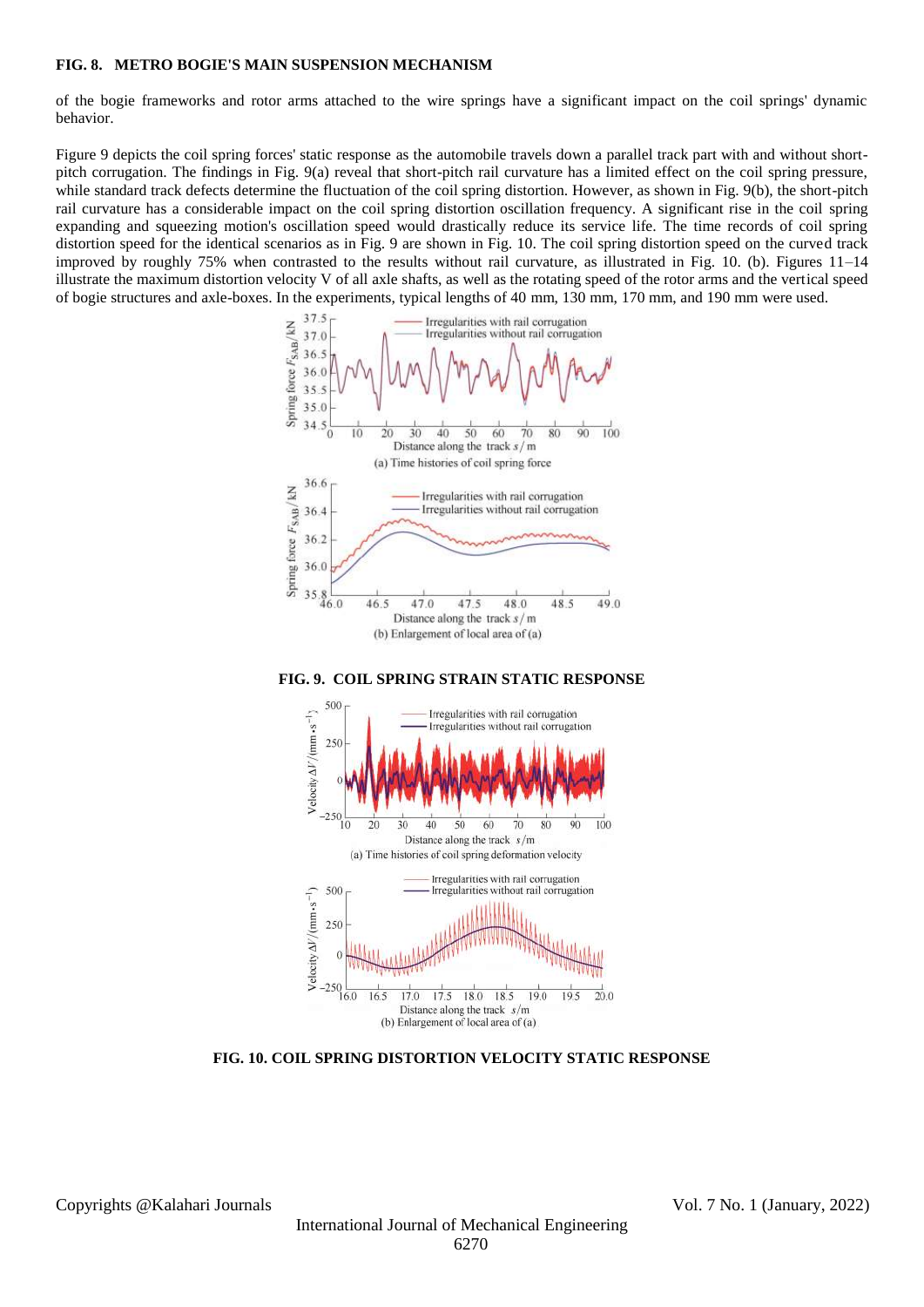

**FIG. 11. COIL SPRING DISPLACEMENT VELOCITIES**





**FIG. 13. THE AXLE-BOXES' ACCELERATIONS**



**FIG. 14. THE BOGIE FRAMES' ACCELERATIONS**

Copyrights @Kalahari Journals Vol. 7 No. 1 (January, 2022)

International Journal of Mechanical Engineering 6271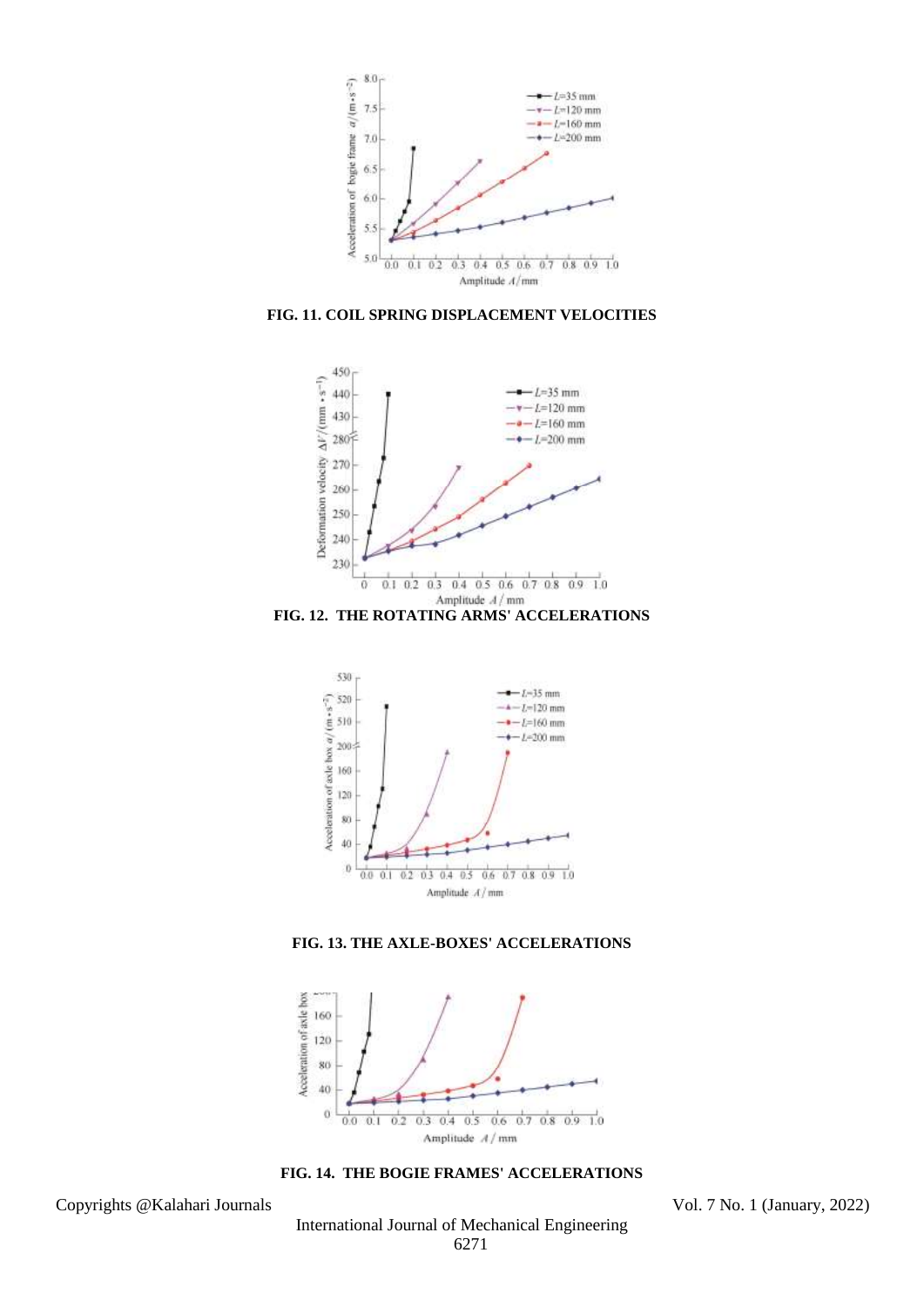Figures 11–14 illustrate that the lengths and accelerations of rail corrugation have a considerable impact on the stiffness of the primary support unit. As the rail curvature amplitude enhances, the spectral of the displacement speed V the rotating velocity of the motor arms, and the vertical speed of the bogie frames and axle-boxes increase, and as the rail curvature wavelength rises. When the subway train operated on the curved track with short-pitch rail curvature at a speed of 130 km/h, the coil spring distortion velocity improved by roughly 90 percent contrasted to the findings without curvature, as shown in Fig. 12. The capacitances of the rotary arms' rotational speed, the vertical velocity of axle-boxes, and the bogie structures' vertical speed are about 2340 percent, 2560 percent, and 30 percent, respectively, as illustrated in Figs. 12–14.

#### *D. Statistical sensitivity evaluation on the main suspension*

A parametric sensitivity evaluation on the main suspension was performed out to uncover some techniques for minimizing the severe vibration and rupture in main coil shafts. The impacts of the coil springs' equivalent rigidity, the vertical dampers' damping level, the coil springs' and vertical dampers' longitudinal placements, and the rotor arm joints' equivalent rigidity were all studied in depth. The simulation results show that the vertical damper lowering value has a significant impact on the structural instability of metro bogies moving on corrugated rails, but the impacts of the other factors are minor. The metro vehicle's top speed was 90 kilometers per hour.

The length of the investigated rail corrugation was 40 mm, and the thickness was 1 mm. When short-pitch curvature is present, increasing the absorption value of the vertical dampers reduces the distortion and resonance of the bogie main suspension (Fig. 15). The vertical dampers' designed absorption value is  $9 \text{ kN} \cdot \text{s/m}$ . As a result, increasing the damping level of the vertical dampers was anticipated to reduce fatigue rupture in the main coil springs during short-pitch curvature stimulation.



# **FIG. 15. VIBRATION OF THE MAIN SUSPENSION (DAMPENING LEVEL OF THE VERTICAL ABSORBERS)**

# **THE EFFECT OF RAIL CURVATURE ON THE PROGRESSIVE COLLAPSE OF COIL SPRINGS IN METRO BOGIES**

Two difficulties, according to the findings of the current analysis, can reduce the coil springs' fatigue span when subjected to corrugation stimulation.[24] The first could be coil spring twisting resonances induced by rail curvatures of specified lengths. To resolve this problem, a 3D FE simulation was created via the FE code for business Fig. 17. (a). As per the site analysis, the red spot in Fig. 17(a) illustrates the major fracture position of the coil springs. The tested metro trains' operating speeds typically range from 85 to 130 km/h.[25] The excitation levels of metro cars passing through short-pitch rail curvatures with lengths of 35– 50 mm can be computed by: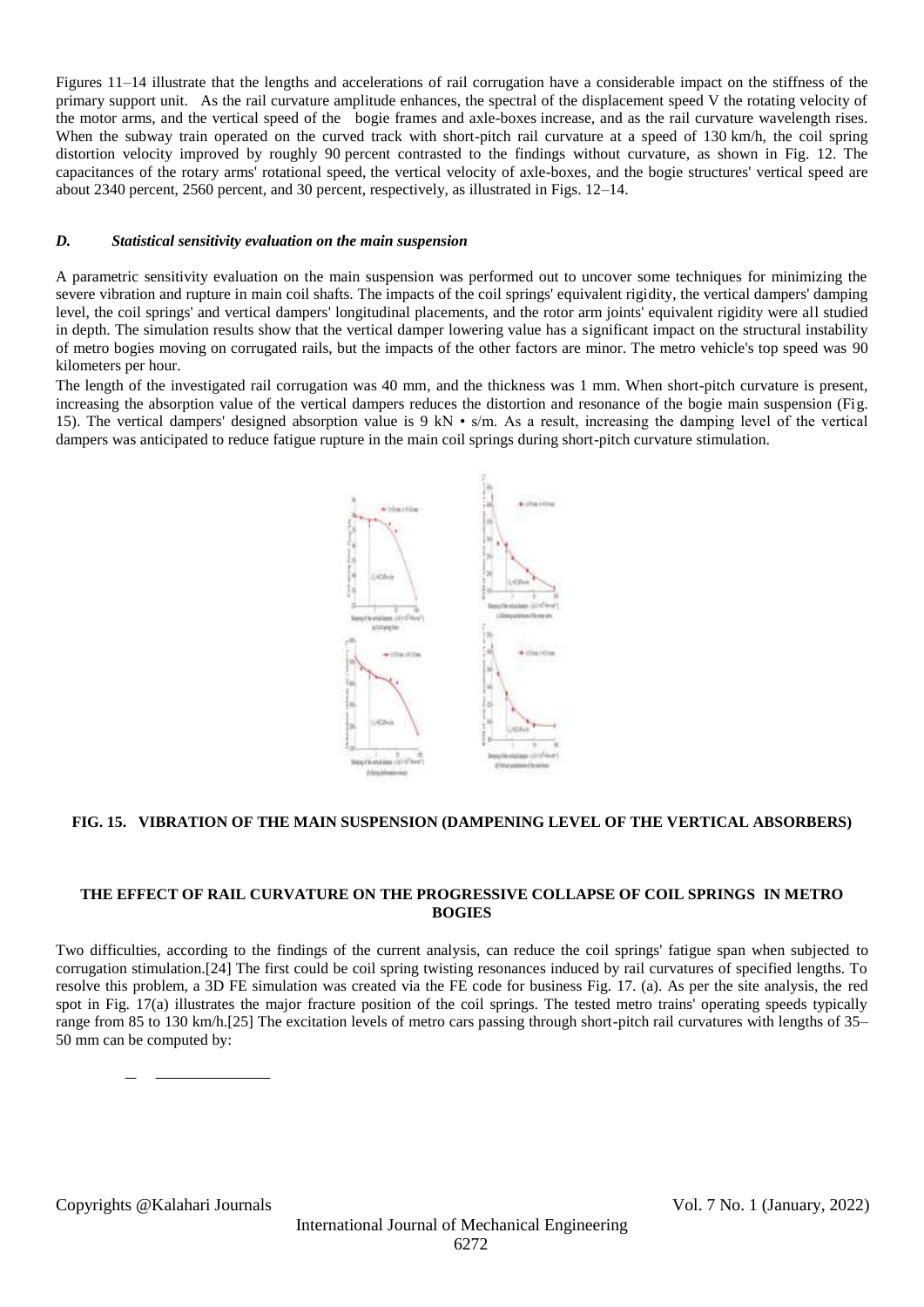

**FIG. 16 COIL SPRING'S FE DESIGN AND ELASTIC MODES**

In the frequency ranges of around 640–1090 Hz, three resonant forms of the coil exist, the normal tensile of which exist in the area where coil spring breaking occurs, as shown in Fig. 16. When short-pitch rail curvature causes bending vibrations in axle shafts, the resonance level at the tension region (red regions in Fig. 16) will be substantially higher than in the normal state. This suggests that the breakdown of the coil springs could be caused by short-pitch rail curvature with lengths of 35–50 mm. This conclusion was supported by the field test findings and the on-site observation. The 2nd issue to consider is the high fluctuation velocity of coil spring distortion caused by short-pitch curvature, which has a significant impact on coil spring failure life.[26] The rainflow phase counting technique and the S-N curve[28] may be used to determine the coil spring's fatigue life in Fig. 16. The deflections of the coil spring determined using the vehicle–track coupling model was used as inputs to the FE model's structural analysis (Fig.  $16(a)$ 



**FIG. 17. COIL SPRING'S FUNDAMENTAL S-N CURVE**



**FIG. 18 COIL SPRING'S PREDICTED FATIGUE DURATION**

The rail corrugations in Fig. 18 have a length of 40 mm and accelerations of 0–0.2 mm, and the vehicle velocity is 140 km/h. If there is no corrugation on the track surface, the coil spring's durability is estimated to be 4.89. 109 km. As the curvature depth rose, the coil spring's fatigue life decreased significantly. The coil spring's endurance lifespan is only 9.78 103m for rail curvature with a length of 40 mm and a thickness of 0.2 mm, which is significantly less than that under normal circumstances.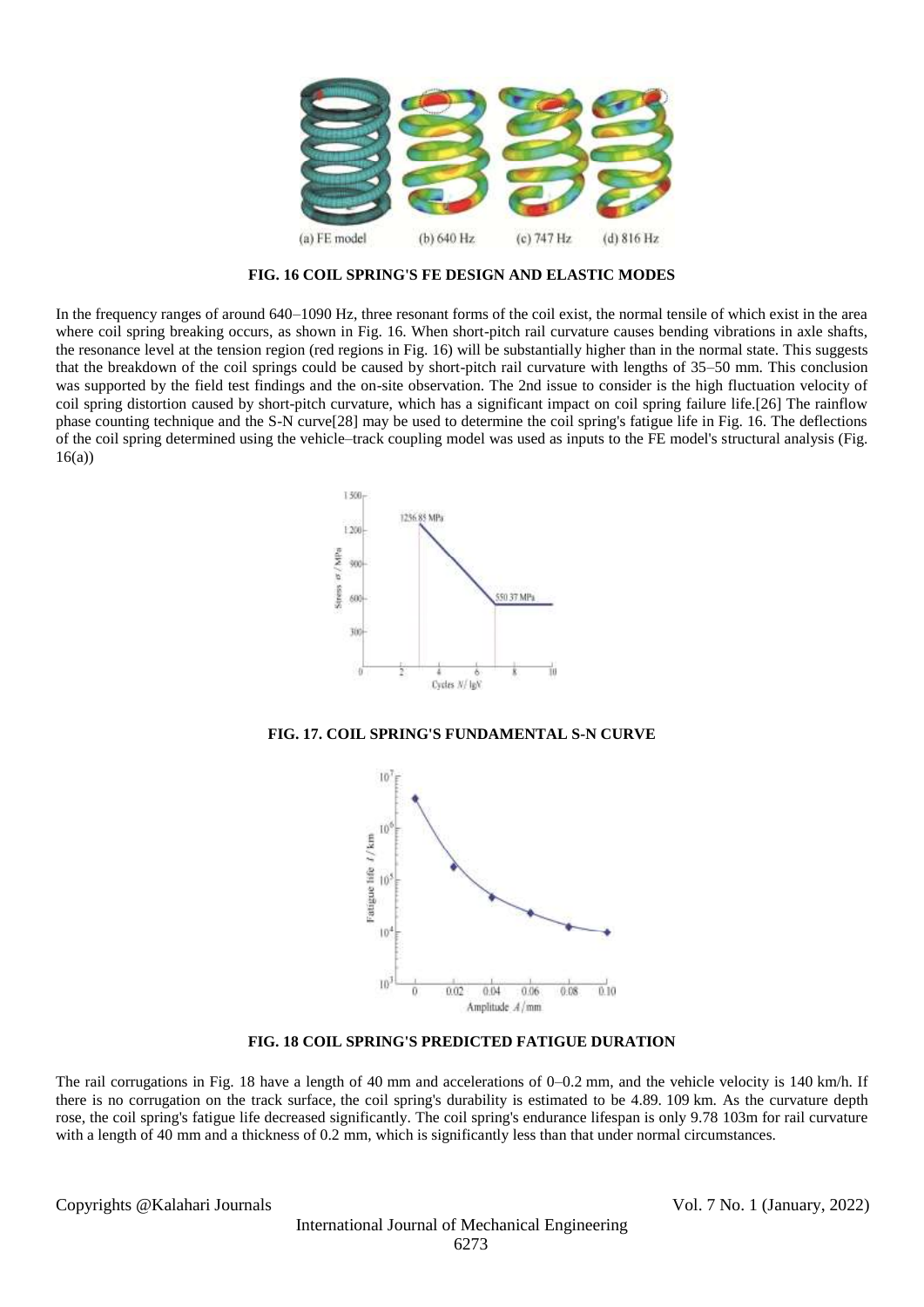#### **CONCLUSIONS**

The numerical and experimental results demonstrate that short-pitch rail strips with lengths of 35–50 mm can significantly diminish the coil spring's fatigue life, which could be a contributing factor to the coil springs' failure. The failure mode of axle shafts may be shortened due to two factors. One example is the short-pitch rail corrugations, which create bending vibrations in axle shafts utilized in metro bogies. Coil springs, also known as helical rods are utilized widely as one of the key elastic parts of the vehicle stabilization system in the automotive industry. They act as a link between the wheel and the vehicle's body, dampening the vibrations which would sometimes be conveyed from the road's uneven texture to the body. Elastic energy is used to absorb and discharge external loads, and springs, due to their structure and material, prefer to return to their original length when discharged. Coil bands are no exception to the automotive industry's trend of ongoing weight loss while improving performance. Coil springs today are exposed to far greater strains than those employed in prior generations of automobiles. In the springs, irregularity of the material interface and impurities are two major strain raisers. Defective microstructure, in addition to the existence of stress absorption raisers, was another major cause of spring collapse. Appropriate material qualities and manufacturing quality become increasingly critical as spring levels of stress rise.

#### **REFERENCES**

- 1. Bi, L., Zhao, P., Teng, M., Zhao, L., Liu, X., & Xing, M. (2020). Wayside testing methods for high-frequency vertical wheel-rail impact forces and its applicability. *Measurement*, *151*, 107197.
- 2. Cai, X., Zhong, Y., Hao, X., Zhang, Y., & Cui, R. (2019). Dynamic behavior of a polyurethane foam solidified ballasted track in a heavy haul railway tunnel. *Advances in Structural Engineering*, *22*(3), 751-764.
- 3. da Silva, P. F. P., & Mendes, J. (2020). Passengers Comfort Perception and Demands on Railway Vehicles: A Review. *KnE Engineering*, 257-270.
- 4. de Miguel, A., Jacobsen, F., Lau, A., & Santos, I. (2019). Uncertainty analysis of track degradation at railway turnouts aided by a multi-body simulation software. *Journal of the Brazilian Society of Mechanical Sciences and Engineering*, *41*(12), 1-12.
- 5. Dhaware, P. A., & Arunkumar, G. (2020). Experimental Investigation and Fatigue Analysis of Primary Suspension Spring of Railway Bogies: A Review. *Techno-Societal 2018*, 951-963.
- 6. Guo, F., Wu, S., Liu, J., Wu, Z., Fu, S., & Ding, S. (2021). A time-domain stepwise fatigue assessment to bridge small-scale fracture mechanics with large-scale system dynamics for high-speed maglev lightweight bogies. *Engineering Fracture Mechanics*, *248*, 107711.
- 7. Jin, X. S. (2018). Key problems faced in high-speed train operation. *China's High-Speed Rail Technology*, 27-45.
- 8. Kedia, N. K., Kumar, A., & Singh, Y. (2021). Effect of Rail Irregularities and Rail Pad on Track Vibration and Noise. *KSCE Journal of Civil Engineering*, *25*(4), 1341-1352.
- 9. Kumar, V., Rastogi, V., & Pathak, P. M. (2018). Dynamic analysis of vehicle–track interaction due to wheel flat using bond graph. *Proceedings of the Institution of Mechanical Engineers, Part K: Journal of Multi-body Dynamics*, *232*(3), 398-412.
- 10. Lam, H. F., Yang, J. H., Hu, Q., & Ng, C. T. (2018). Railway ballast damage detection by Markov chain Monte Carlo-based Bayesian method. *Structural Health Monitoring*, *17*(3), 706-724.
- 11. Li, Y., Liu, J., & Wang, Y. (2016). Railway wheel flat detection based on improved empirical mode decomposition. *Shock and Vibration*, *2016*.
- 12. Ling, L., Dhanasekar, M., & Thambiratnam, D. P. (2018). Dynamic response of the train–track–bridge system subjected to derailment impacts. *Vehicle system dynamics*, *56*(4), 638-657.
- 13. Ling, L., Li, W., Foo, E., Wu, L., Wen, Z., & Jin, X. (2017). Investigation into the vibration of metro bogies induced by rail corrugation. *Chinese Journal of Mechanical Engineering*, *30*(1), 93-102.
- 14. Ling, L., Li, W., Shang, H., Xiao, X., Wen, Z., & Jin, X. (2014). Experimental and numerical investigation of the effect of rail corrugation on the behaviour of rail fastenings. *Vehicle System Dynamics*, *52*(9), 1211-1231.
- 15. Ling, L., Li, W., Shang, H., Xiao, X., Wen, Z., & Jin, X. (2014). Experimental and numerical investigation of the effect of rail corrugation on the behaviour of rail fastenings. *Vehicle System Dynamics*, *52*(9), 1211-1231.
- 16. Ling, L., Xiao, X. B., Xiong, J. Y., Zhou, L., Wen, Z. F., & Jin, X. S. (2018). A 3D model for coupling dynamics analysis of high-speed train/track system. In *China's High-Speed Rail Technology* (pp. 309-339). Springer, Singapore.
- 17. Mosayebi, S. A., Zakeri, J. A., & Esmaeili, M. (2020). Investigation and comparison of dynamic interaction models of vehicle-track systems. *Journal of Theoretical and Applied Mechanics*, *58*.
- 18. Mosleh, A., Montenegro, P. A., Costa, P. A., & Calçada, R. (2021). Railway Vehicle Wheel Flat Detection with Multiple Records Using Spectral Kurtosis Analysis. *Applied Sciences*, *11*(9), 4002.
- 19. Qu, S., Wang, J., Zhang, D., Li, D., & Wei, L. (2021). Failure analysis on bogie frame with fatigue cracks caused by hunting instability. *Engineering Failure Analysis*, 105584.
- 20. Rocha, J. M. A. M., et al. "Fracture failure analysis in compression spring of a wagon torpedo." *Engineering Failure Analysis* 122 (2021): 105245.
- 21. Tong-on, A., Saphet, P., & Thepnurat, M. (2017, September). Simple harmonics motion experiment based on LabVIEW interface for Arduino. In *Journal of Physics: Conference Series* (Vol. 901, No. 1, p. 012114). IOP Publishing.
- 22. Wang, B., Xie, S., Jiang, C., Song, Q., Sun, S., & Wang, X. (2020). An investigation into the fatigue failure of metro vehicle bogie frame. *Engineering Failure Analysis*, *118*, 104922.